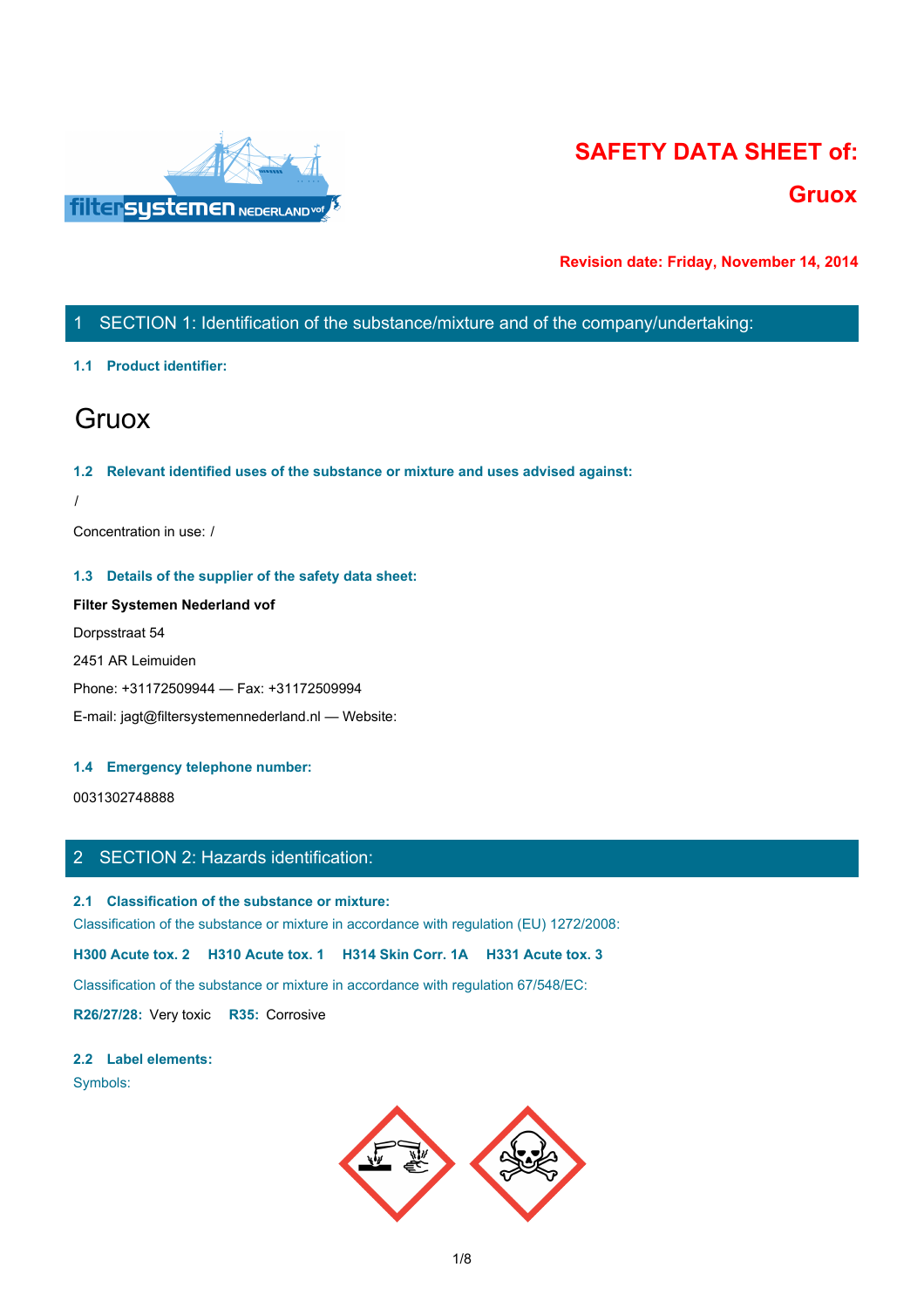# Signal word:

# Danger

# Hazard statements:

| $H300$ Acute tox. 2:       | Fatal if swallowed.                      |
|----------------------------|------------------------------------------|
| $H310$ Acute tox. 1:       | Fatal in contact with skin.              |
| <b>H314 Skin Corr. 1A:</b> | Causes severe skin burns and eye damage. |
| $H331$ Acute tox. 3:       | Toxic if inhaled.                        |
|                            |                                          |

## Precautionary statements:

| Signal word:                                |                                                                                                                                     |
|---------------------------------------------|-------------------------------------------------------------------------------------------------------------------------------------|
| Danger                                      |                                                                                                                                     |
| <b>Hazard statements:</b>                   |                                                                                                                                     |
| H300 Acute tox. 2:                          | Fatal if swallowed.                                                                                                                 |
| H310 Acute tox. 1:                          | Fatal in contact with skin.                                                                                                         |
| H314 Skin Corr. 1A:                         | Causes severe skin burns and eye damage.                                                                                            |
| H331 Acute tox. 3:                          | Toxic if inhaled.                                                                                                                   |
| Precautionary statements:                   |                                                                                                                                     |
| P280:                                       | Wear protective gloves/protective clothing/eye protection/face protection.                                                          |
| P301+P330+P331:                             | IF SWALLOWED: rinse mouth. Do NOT induce vomiting.                                                                                  |
| P303+P361+P353:                             | IF ON SKIN (or hair): Take off immediately all contaminated clothing. Rinse skin with<br>water/shower.                              |
| P304+P340:                                  | IF INHALED: Remove person to fresh air and keep comfortable for breathing.                                                          |
| P305+P351+P338:                             | IF IN EYES: Rinse cautiously with water for several minutes. Remove contact<br>lenses, if present and easy to do. Continue rinsing. |
| P310:                                       | Immediately call a POISON CENTER or doctor/physician.                                                                               |
| Contains:                                   |                                                                                                                                     |
| Hydrofluoric acid Isotridecanol ethoxylated |                                                                                                                                     |

#### Contains:

Hydrofluoric acid Isotridecanol, ethoxylated

# **2.3 Other hazards:**

#### none and the state of the state of the state of the state of the state of the state of the state of the state of the state of the state of the state of the state of the state of the state of the state of the state of the s

# 3 SECTION 3: Composition/information on ingredients:

| Isotridecanol, ethoxylated | $< 5\%$     | CAS number:                       | 69011-36-5                                                                                  |
|----------------------------|-------------|-----------------------------------|---------------------------------------------------------------------------------------------|
|                            |             | EINECS:                           |                                                                                             |
|                            |             | <b>REACH Registration number:</b> |                                                                                             |
|                            |             | <b>CLP Classification:</b>        | H302 Acute tox, 4<br><b>H318 Eye Dam. 1</b>                                                 |
|                            |             | R-Phrases:                        | R <sub>22</sub> R <sub>41</sub>                                                             |
| Hydrofluoric acid          | $15% - 30%$ | CAS number:                       | 7664-39-3                                                                                   |
|                            |             | EINECS:                           | 231-634-8                                                                                   |
|                            |             | <b>REACH Registration number:</b> | 01-2119458860-33                                                                            |
|                            |             | <b>CLP Classification:</b>        | <b>H300+H330 Acute tox. 2</b><br>H <sub>310</sub> Acute tox, 1<br><b>H314 Skin Corr. 1A</b> |
|                            |             | R-Phrases:                        | R26/27/28<br><b>R35</b>                                                                     |

For the full text of the H & R phrases mentioned in this section, see section 16.

# 4 SECTION 4: First aid measures:

# **4.1 Description of first aid measures:**

Always ask medical advice as soon as possible should serious or continuous disturbances occur.

Skin contact: **rinse with plenty of water and immediately transport to hospital. Treat as burns.**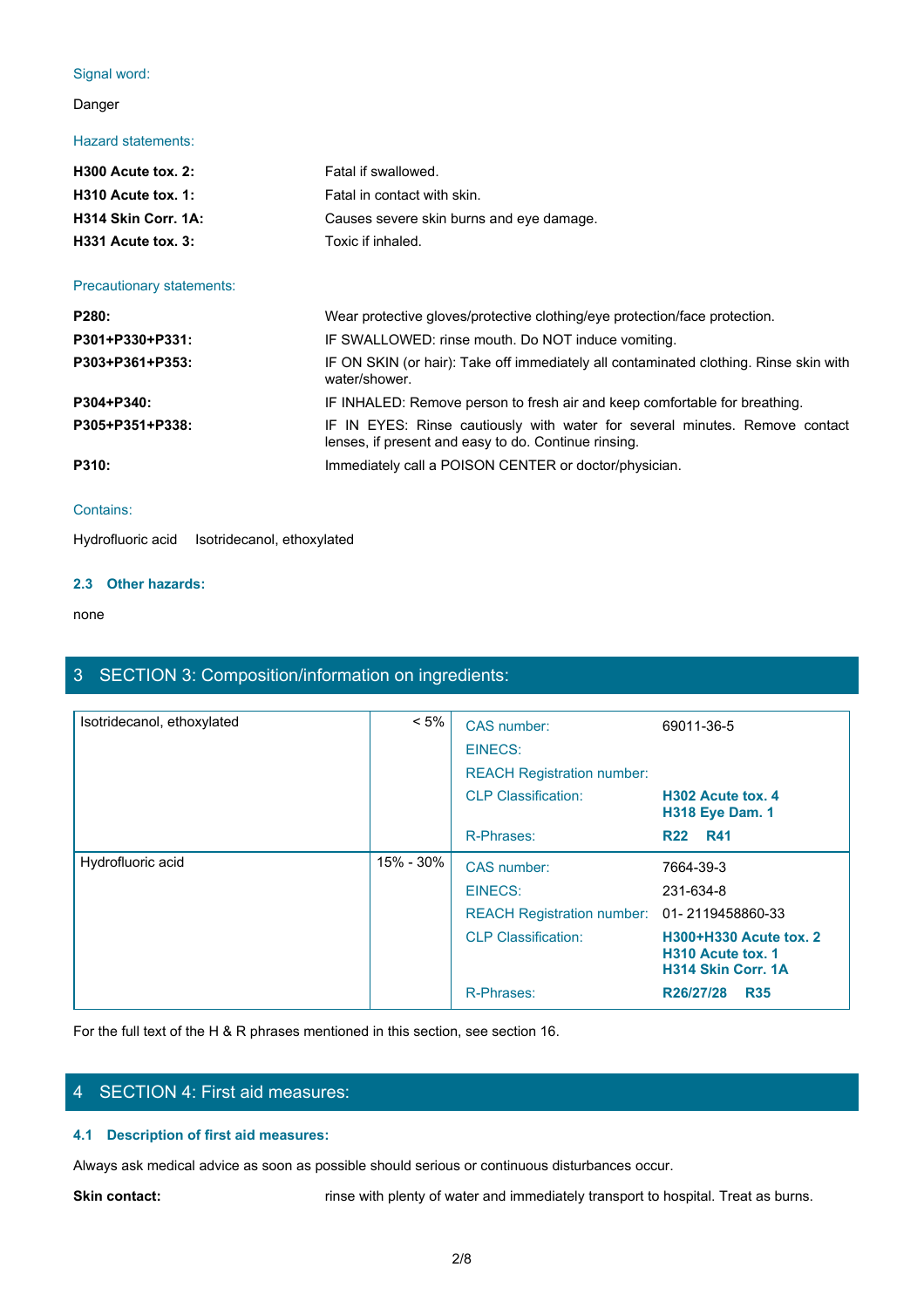| Eye contact: | first prolonged rinsing with water (contact lenses to be removed if this is easily done)<br>then take to physician. |
|--------------|---------------------------------------------------------------------------------------------------------------------|
| Ingestion:   | rinse mouth, do not induce vomiting, take to hospital immediately.                                                  |
| Inhalation:  | let sit upright, fresh air, rest and take to hospital.                                                              |

## **4.2 Most important symptoms and effects, both acute and delayed:**

| <b>Skin contact:</b> | caustic, redness, pain, serious burns                                                                                   |
|----------------------|-------------------------------------------------------------------------------------------------------------------------|
| Eye contact:         | caustic, redness, bad looking, pain                                                                                     |
| Ingestion:           | caustic, lack of breath, vomiting, blisters on lips and tongue, burning pain in mouth<br>and throat, gullet and stomach |
| Inhalation:          | headache, dizziness, nausea, drowsiness, unconsciousness                                                                |

#### **4.3 Indication of any immediate medical attention and special treatment needed:**

if possible, treat burns with calcium gluconate gel 10%.

# 5 SECTION 5: Fire-fighting measures:

## **5.1 Extinguishing media:**

CO2, foam, powder, sprayed water

#### **5.2 Special hazards arising from the substance or mixture:**

none and the state of the state of the state of the state of the state of the state of the state of the state of the state of the state of the state of the state of the state of the state of the state of the state of the s

# **5.3 Advice for fire-fighters:**

**Extinguishing agents to be avoided:** none and the state of the state of the state of the state of the state of the state of the state of the state of the state of the state of the state of the state of the state of the state of the state of the state of the s

# 6 SECTION 6: Accidental release measures:

## **6.1 Personal precautions, protective equipment and emergency procedures:**

d possible, treat burns with calcum gluconaire gel 10%.<br>
S. S. Ectinguishing media:<br>
CO2, foam, powder, sprayed waler<br>
S. S. Special hazards arising from the substance or mixture:<br>
are stated substances and walk into the f windRemove any contaminated clothing and used contaminated protective equipment and dispose of it safely.

#### **6.2 Environmental precautions:**

do not allow to flow into sewers or open water.

#### **6.3 Methods and material for containment and cleaning up:**

remove by using absorbent material.

#### **6.4 Reference to other sections:**

for further information check sections 8 & 13.

# 7 SECTION 7: Handling and storage:

**7.1 Precautions for safe handling:**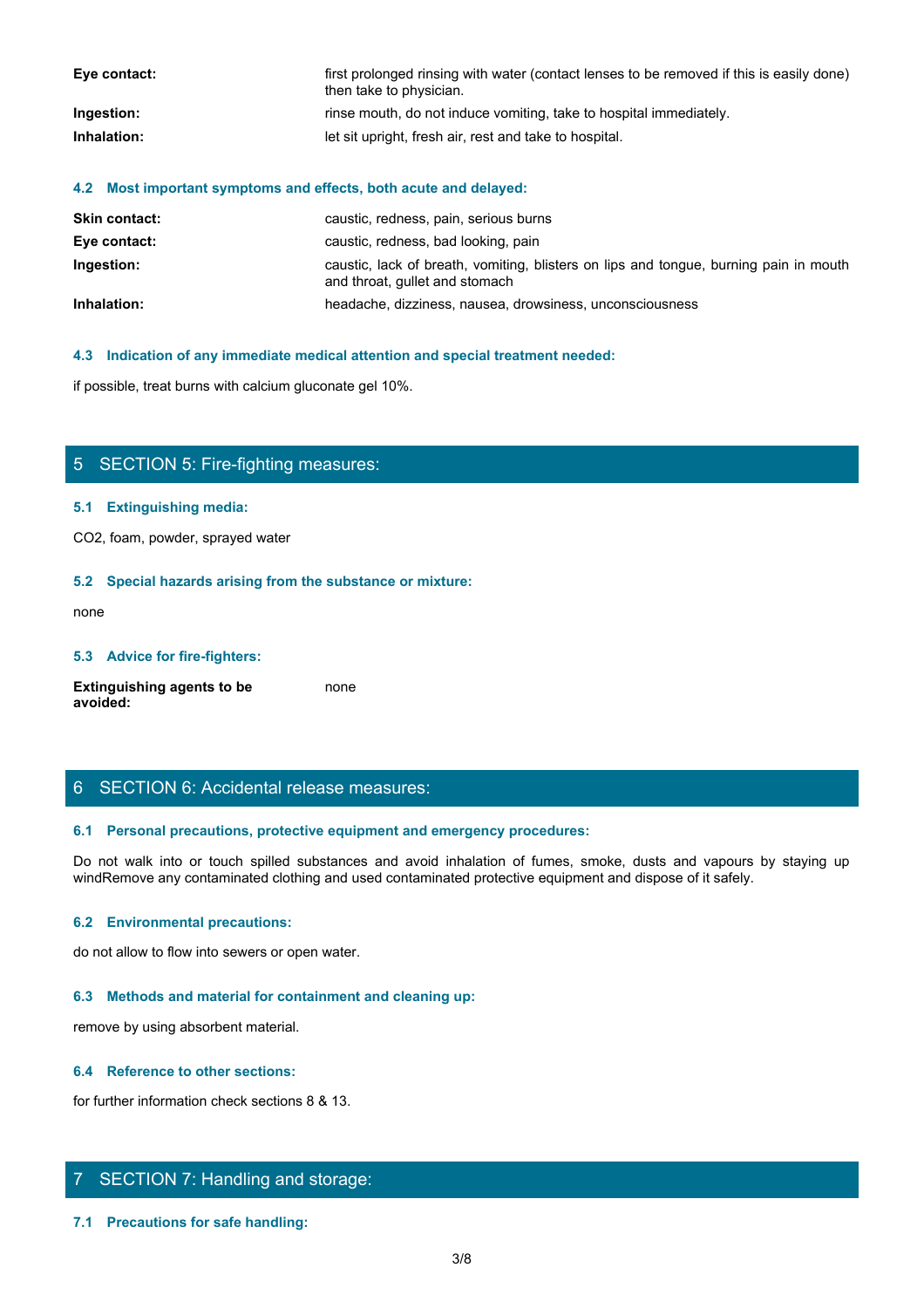# **7.2 Conditions for safe storage, including any incompatibilities:**

# **7.3 Specific end use(s):**

# 8 SECTION 8: Exposure controls/personal protection:

# **8.1 Control parameters:**

# **8.2 Exposure controls:**

|                                  | handle with care to avoid spillage.                                                                                                                                                                                                                                                                                                                             |                             |
|----------------------------------|-----------------------------------------------------------------------------------------------------------------------------------------------------------------------------------------------------------------------------------------------------------------------------------------------------------------------------------------------------------------|-----------------------------|
|                                  | 7.2 Conditions for safe storage, including any incompatibilities:                                                                                                                                                                                                                                                                                               |                             |
|                                  | keep in a sealed container in a closed, frost-free, ventilated room.                                                                                                                                                                                                                                                                                            |                             |
| 7.3 Specific end use(s):         |                                                                                                                                                                                                                                                                                                                                                                 |                             |
|                                  |                                                                                                                                                                                                                                                                                                                                                                 |                             |
|                                  | 8 SECTION 8: Exposure controls/personal protection:                                                                                                                                                                                                                                                                                                             |                             |
|                                  | 8.1 Control parameters:                                                                                                                                                                                                                                                                                                                                         |                             |
|                                  | Listing of the hazardous ingredients in section 3, of which the TLV value is known                                                                                                                                                                                                                                                                              |                             |
|                                  | Hydrofluoric acid 1.5 mg/m <sup>3</sup>                                                                                                                                                                                                                                                                                                                         |                             |
| 8.2 Exposure controls:           |                                                                                                                                                                                                                                                                                                                                                                 |                             |
| <b>Inhalation</b><br>protection: | use with sufficient exhaust ventilation. If necessary, use an air-purifying face mask in case of<br>respiratory hazards. Use the ABEK type as protection against these troublesome levels.                                                                                                                                                                      | $\overline{\bullet\bullet}$ |
| <b>Skin</b><br>protection:       | handling with Viton-gloves (EN 374). Breakthrough time: >480' Material thickness: 0,7 mm.<br>Thoroughly check gloves before use. Take of the gloves properly without touching the outside<br>with your bare hands. The manufacturer of the protective gloves has to be consulted about the<br>suitability for a specific work station. Wash and dry your hands. | W                           |
| <b>Eye</b><br>protection:        | keep an eye-rinse bottle within reach. Tight-fitting safety goggles. Wear a face shield and<br>protective suit in case of exceptional processing problems.                                                                                                                                                                                                      |                             |
| <b>Other</b><br>protection:      | impermeable clothing. The type of protective equipment depends on the concentration and<br>amount of hazardous substances at the work station in question.                                                                                                                                                                                                      |                             |

# 9 SECTION 9: Physical and chemical properties:

# **9.1 Information on basic physical and chemical properties:**

| Melting point/melting range:                          |                |
|-------------------------------------------------------|----------------|
| <b>Boiling point/Boiling range:</b>                   | 100 °C         |
| pH:                                                   | 1.0            |
| pH 1% diluted in water:                               |                |
| Vapour pressure/20°C,:                                | 2 332 Pa       |
| Vapour density:                                       | not applicable |
| Relative density, 20°C:                               | 1.080 kg/l     |
| Appearance/20°C:                                      | liquid         |
| Flash point:                                          |                |
| Flammability (solid, gas):                            | not applicable |
| Auto-ignition temperature:                            |                |
| Upper flammability or explosive<br>limit, $(Vol %)$ : |                |
| Lower flammability or explosive<br>limit, (Vol %):    |                |
| <b>Explosive properties:</b>                          | not applicable |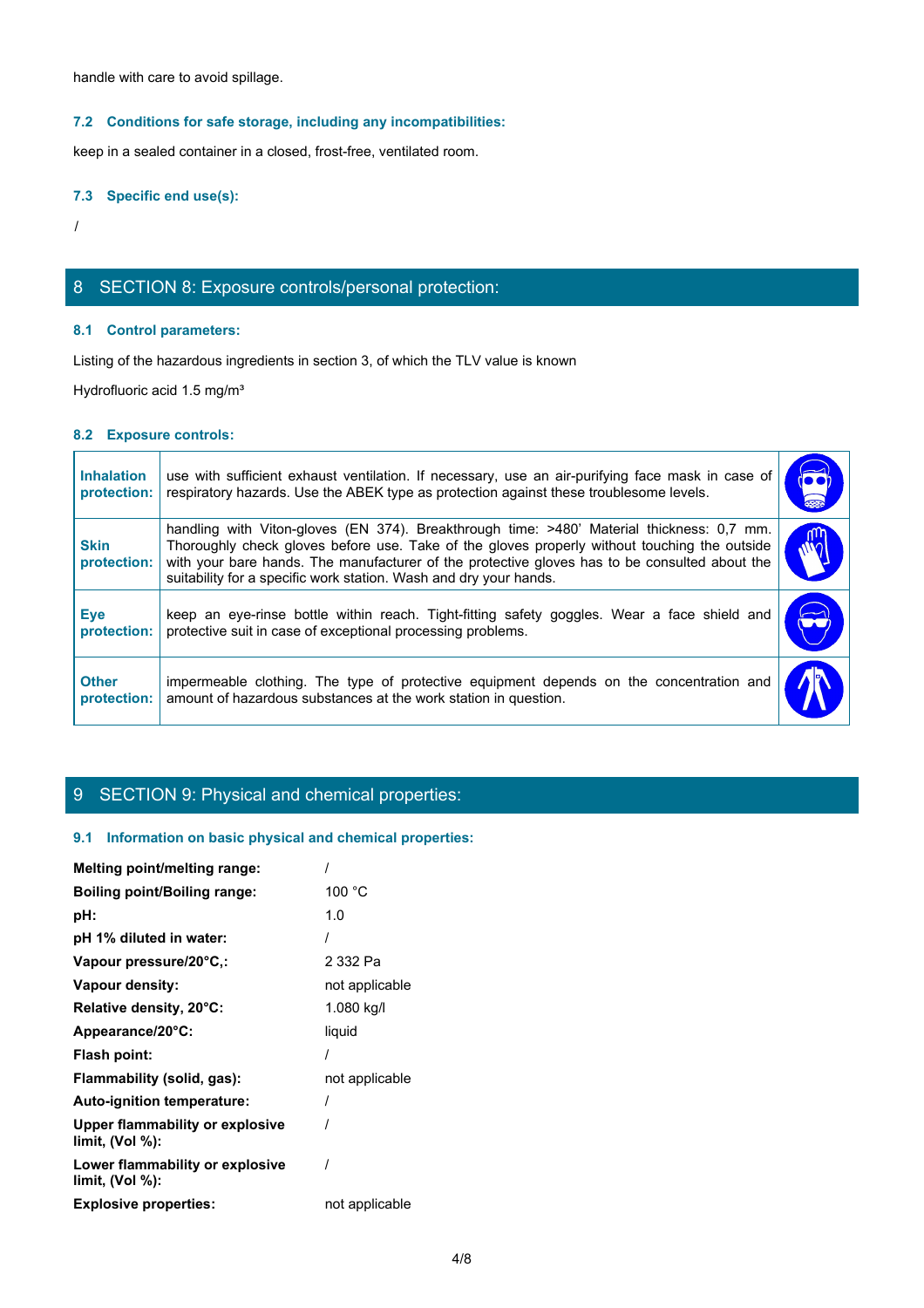| <b>Oxidising properties:</b>                       | not applicable            |
|----------------------------------------------------|---------------------------|
| Decomposition temperature:                         |                           |
| Solubility in water:                               | completely soluble        |
| <b>Partition coefficient: n-</b><br>octanol/water: | not applicable            |
| Odour:                                             | characteristic            |
| Odour threshold:                                   | not applicable            |
| Dynamic viscosity, 20°C:                           | 1 mPa.s                   |
| Kinematic viscosity, 20°C:                         | 1 mm $\frac{2}{\text{S}}$ |
| Evaporation rate ( $n$ -BuAc = 1):                 | 0.300                     |

# **9.2 Other information:**

| Volatile organic component (VOC): |           |
|-----------------------------------|-----------|
| Volatile organic component (VOC): | 0.000 a/l |

# 10 SECTION 10: Stability and reactivity:

# **10.1 Reactivity:**

stable under normal conditions.

# **10.2 Chemical stability:**

extremely high or low temperatures.

# **10.3 Possibility of hazardous reactions:**

none and the state of the state of the state of the state of the state of the state of the state of the state of the state of the state of the state of the state of the state of the state of the state of the state of the s

#### **10.4 Conditions to avoid:**

protect from sunlight and do not expose to temperatures exceeding + 50°C.

# **10.5 Incompatible materials:**

acids, alkalines, oxidants, reductants

# **10.6 Hazardous decomposition products:**

doesn't decompose with normal use

# 11 SECTION 11: Toxicological information:

# **11.1 Information on toxicological effects:**

| About the preparation itself:                             | No data available               |
|-----------------------------------------------------------|---------------------------------|
| <b>General information:</b>                               | See ingredients under section 3 |
| Calculated acute toxicity, LD50 oral 27.648 mg/kg<br>rat: |                                 |
| Calculated acute toxicity, LD50<br>dermal rat:            | 27.707 mg/kg                    |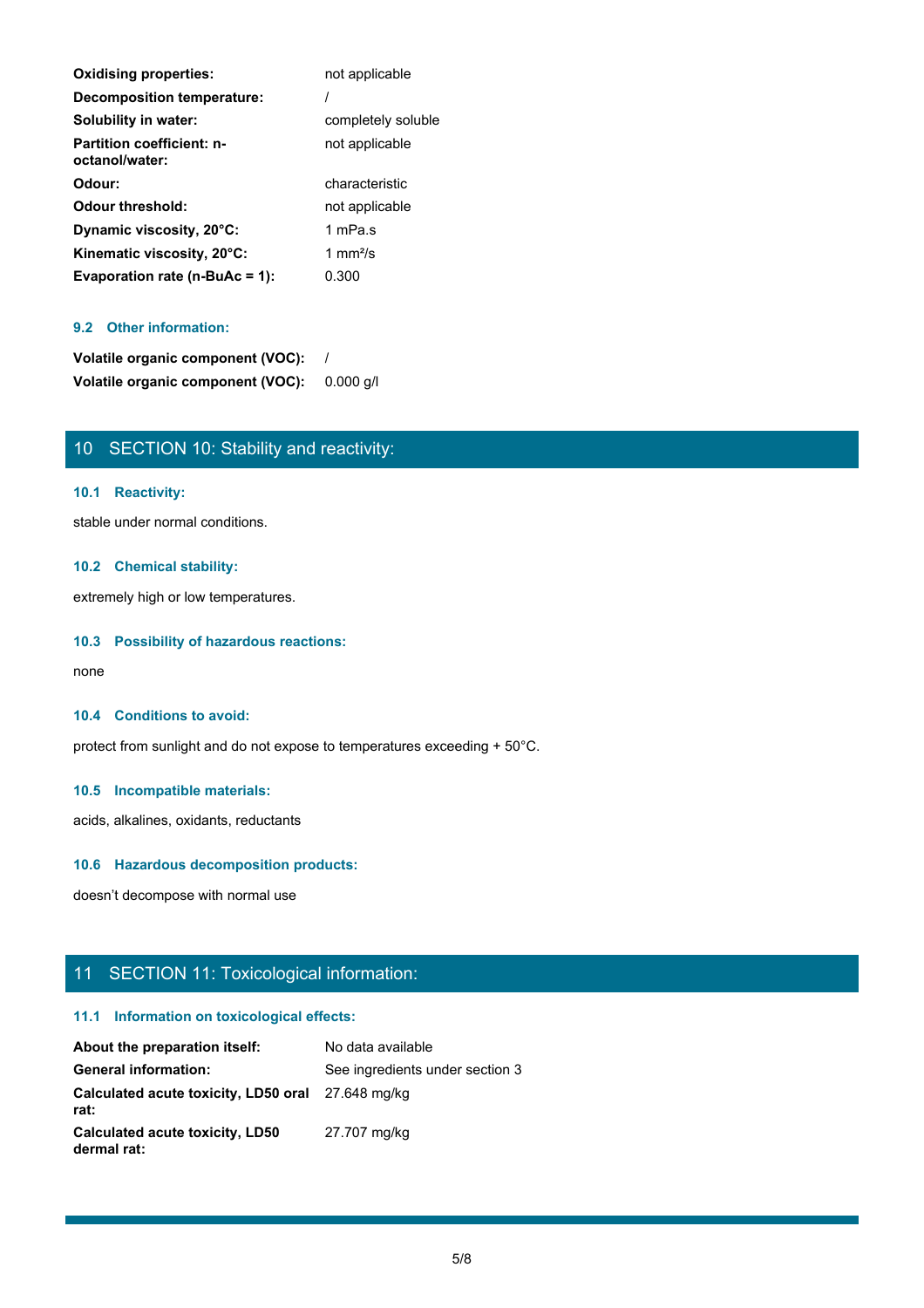# 12 SECTION 12: Ecological information:

#### **12.1 Toxicity:**

No data available

# **12.2 Persistence and degradability:**

The SECTION 12: Ecological information:<br>The surfactants contained in this preparation comply with the biodegradability criteria as laid down in Regulation (EC)<br>The surfactants contained in this preparation comply with the No.648/2004 on detergents.

#### **12.3 Bioaccumulative potential:**

No data available

## **12.4 Mobility in soil:**

| Water hazard class, WGK: |                    |
|--------------------------|--------------------|
| Solubility in water:     | completely soluble |

## **12.5 Results of PBT and vPvB assessment:**

No data available

## **12.6 Other adverse effects:**

No data available

# 13 SECTION 13: Disposal considerations:

#### **13.1 Waste treatment methods:**

Draining into the sewers is not permitted. Removal should be carried out by licensed services. Possible restrictive regulations by local authority should always be adhered to.

# 14 SECTION 14: Transport information:

#### **14.1 UN number:**

2922

#### **14.2 UN proper shipping name:**

UN 2922 Corrosive liquid,toxic, n.o.s. (mixture with Hydrofluoric acid) , 8 (6.1), I, (C/D)

#### **14.3 Transport hazard class(es):**

| Class(es):                   | 8(6.1) |
|------------------------------|--------|
| Identification number of the | 886    |
| hazard:                      |        |

#### **14.4 Packing group:**

In the contract of the contract of

#### **14.5 Environmental hazards:**

not dangerous to the environment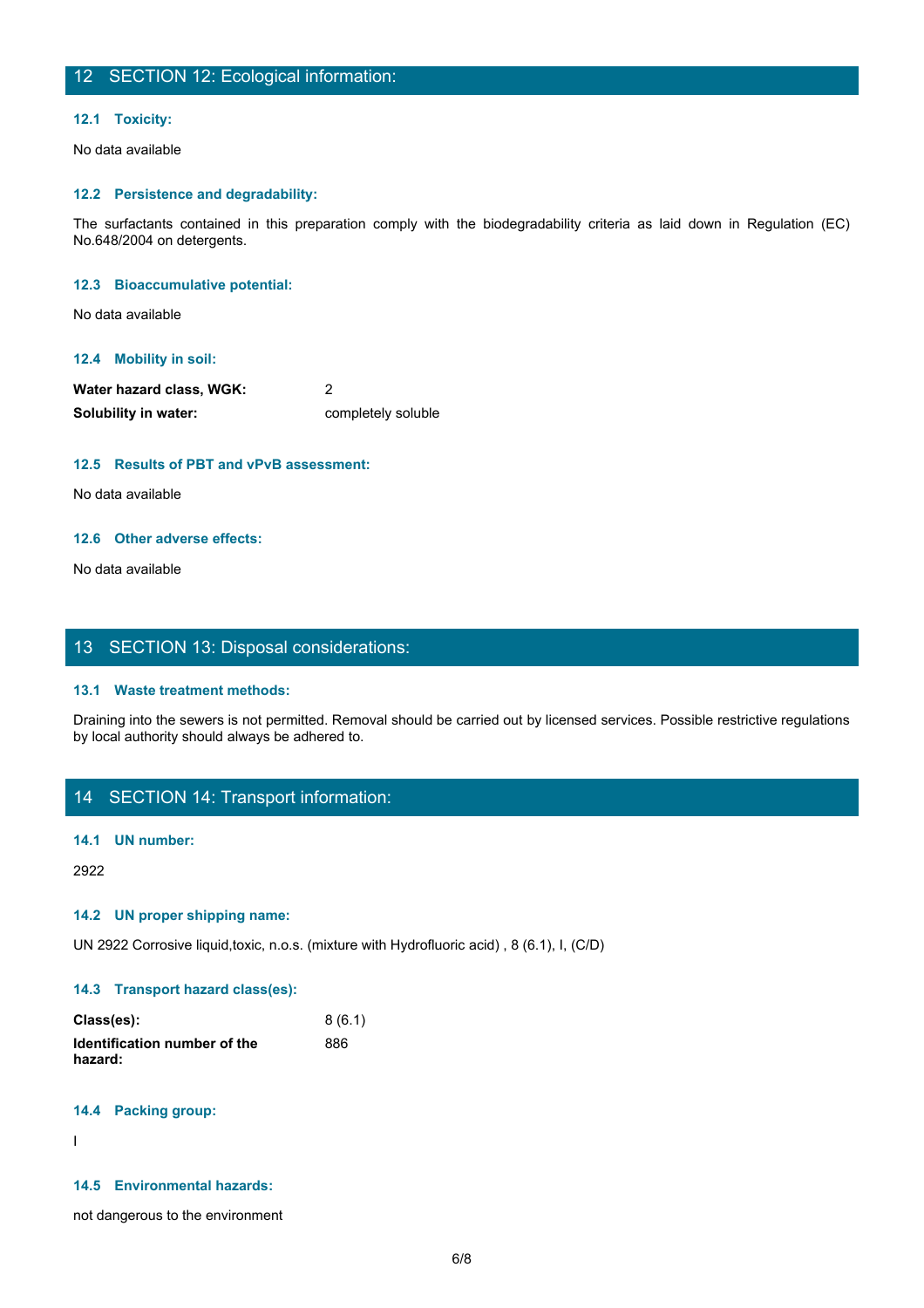## **14.6 Special precautions for user:**

Hazard characteristics: Risk of intoxication. Risk of burns. Risk to the aquatic environment and the sewerage system.

**Additional guidance:** Use emergency escape mask.



# 15 SECTION 15: Regulatory information:

**15.1 Safety, health and environmental regulations/legislation specific for the substance or mixture:**

| Water hazard class, WGK:                           |                              |
|----------------------------------------------------|------------------------------|
| Volatile organic component (VOC):                  |                              |
| Volatile organic component (VOC):                  | $0.000$ a/l                  |
| <b>Composition by regulation (EC)</b><br>648/2004: | Nonionic surfactants $< 5\%$ |

## **15.2 Chemical Safety Assessment:**

# 16 SECTION 16: Other information:

#### **Legend to abbreviations used in the safety data sheet:**

| Water hazard class, WGK:                                                                     | 2                                                                                                                                                                                                                                                                                                       |
|----------------------------------------------------------------------------------------------|---------------------------------------------------------------------------------------------------------------------------------------------------------------------------------------------------------------------------------------------------------------------------------------------------------|
| Volatile organic component (VOC):                                                            |                                                                                                                                                                                                                                                                                                         |
| Volatile organic component (VOC):                                                            | $0.000$ g/l                                                                                                                                                                                                                                                                                             |
| <b>Composition by regulation (EC)</b><br>648/2004:                                           | Nonionic surfactants < 5%                                                                                                                                                                                                                                                                               |
| <b>15.2 Chemical Safety Assessment:</b>                                                      |                                                                                                                                                                                                                                                                                                         |
| No data available                                                                            |                                                                                                                                                                                                                                                                                                         |
| 16 SECTION 16: Other information:                                                            |                                                                                                                                                                                                                                                                                                         |
| Legend to abbreviations used in the safety data sheet:                                       |                                                                                                                                                                                                                                                                                                         |
| $Nr.$ :                                                                                      | number                                                                                                                                                                                                                                                                                                  |
| CAS:                                                                                         | <b>Chemical Abstracts Service</b>                                                                                                                                                                                                                                                                       |
| <b>EINECS:</b>                                                                               | European INventory of Existing Commercial chemical Substances                                                                                                                                                                                                                                           |
| WGK:                                                                                         | Water hazard class                                                                                                                                                                                                                                                                                      |
| <b>WGK 1:</b>                                                                                | slightly hazardous for water                                                                                                                                                                                                                                                                            |
| <b>WGK 2:</b>                                                                                | hazardous for water                                                                                                                                                                                                                                                                                     |
| WGK3:                                                                                        | extremely hazardous for water                                                                                                                                                                                                                                                                           |
| ADR:                                                                                         | Accord européen relatif au transport international des marchandises Dangereuses<br>par Route                                                                                                                                                                                                            |
| TLV:                                                                                         | <b>Threshold Limit Value</b>                                                                                                                                                                                                                                                                            |
| PTB:                                                                                         | persistent, toxic, bioaccumulative                                                                                                                                                                                                                                                                      |
| vPvB:                                                                                        | very persistent and very bioaccumulative substances                                                                                                                                                                                                                                                     |
| CLP:                                                                                         | Classification, Labelling and Packaging of chemicals                                                                                                                                                                                                                                                    |
| DPD:                                                                                         | Dangerous Preparations Directive                                                                                                                                                                                                                                                                        |
| Legend to the R & H Phrases used in the safety data sheet:                                   |                                                                                                                                                                                                                                                                                                         |
| R22: Harmful if swallowed.<br>R35: Causes severe burns. R41: Risk of serious damage to eyes. | R26/27/28: Very toxic by inhalation, in contact with skin and if swallowed.                                                                                                                                                                                                                             |
| H331 Acute tox. 3: Toxic if inhaled.                                                         | H300 Acute tox. 2: Fatal if swallowed. H300+H330 Acute tox. 2: Fatal if swallowed or if inhaled.<br>H302 Acute tox. 4: Harmful if swallowed. H310 Acute tox. 1: Fatal in contact with skin.<br>H314 Skin Corr. 1A: Causes severe skin burns and eye damage. H318 Eye Dam. 1: Causes serious eye damage. |
|                                                                                              | 7/8                                                                                                                                                                                                                                                                                                     |
|                                                                                              |                                                                                                                                                                                                                                                                                                         |

### **Legend to the R & H Phrases used in the safety data sheet:**